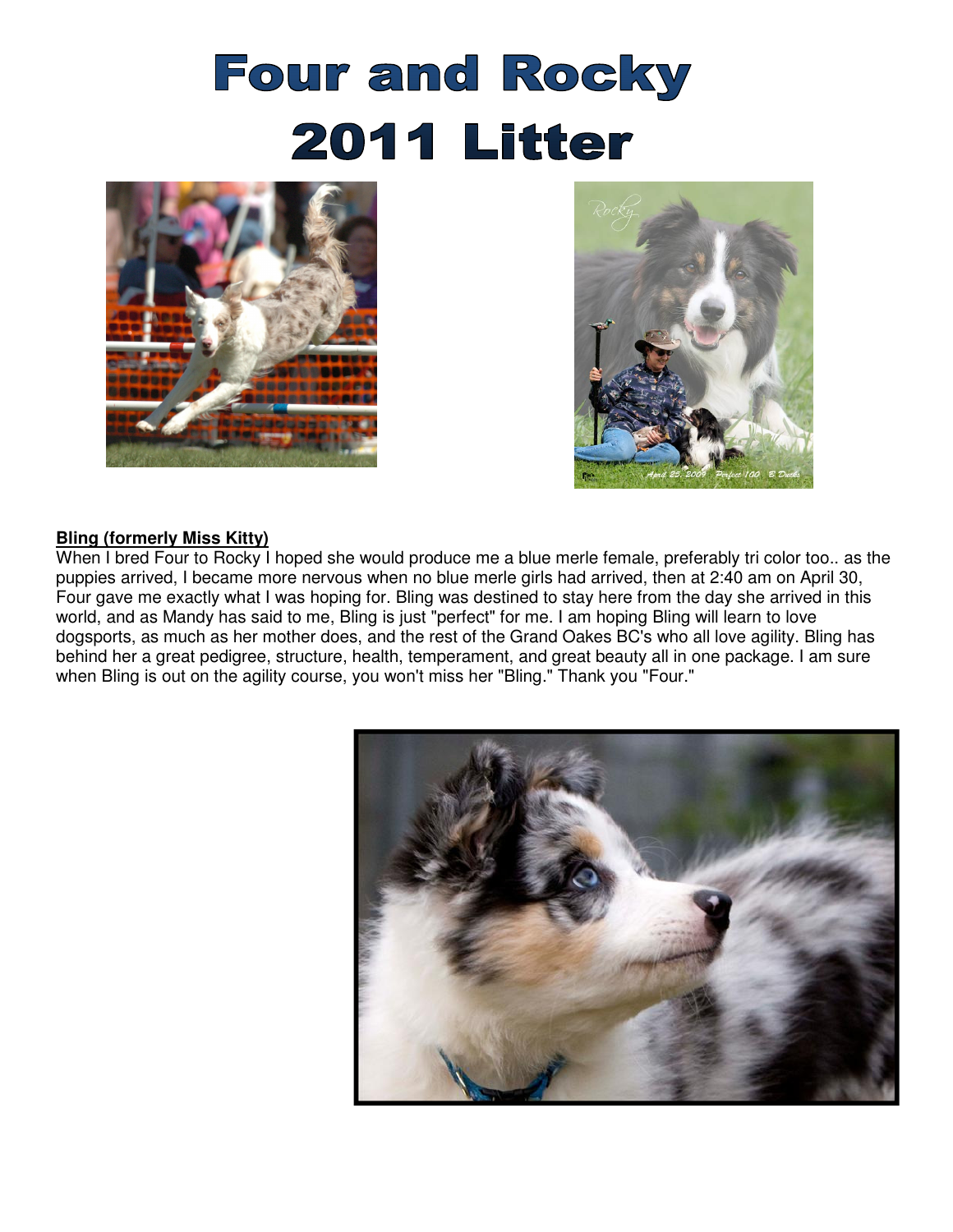#### **Mandy Moller and Yates (Drover), Chelsea MI**

Yates is Mandy's second G.O. puppy out of Four. Everyone has enjoyed watching Rita and Mandy, run the amazing "Dru", from Four's first litter. They have been burning up the times in AKC and USDAA and are well on their way to Mach. Mandy is an AKC and CPE judge. She owns and operates Canine Sports Recreation Center http://www.caninesportsrec.com/ where she teaches agility. She has been involved in dog shows since 1991, and excelling in both the breed ring with her Siberians, as well in agility with Dru and Ripley the BC's. Mandy is a very special friend, and she has already assured me that Yates is just "Perfect."



#### **Lynaia Bermann and Cowboy, Farmington Hills MI**

Lynaia has 2 German Shepherds, Sunny and Lexi, and is very involved in dog activities. She is a member AADTC, and Wolverine DTC, and always hard at work, at the AA agility trials. Her dogs have titles in agility, obedience, tracking and therapy dog, and is working toward her TDX with Sunny. She competes in both AKC and UKC. Lynaia, has been admiring the work ethic of the border collies, and decided she was ready to switch breeds and get one for herself. She wanted a BC that was easy to live with and unique, and she sure wont find one any more unique than Cowboy. This team will be competing in agility, obedience, and therapy dog work.

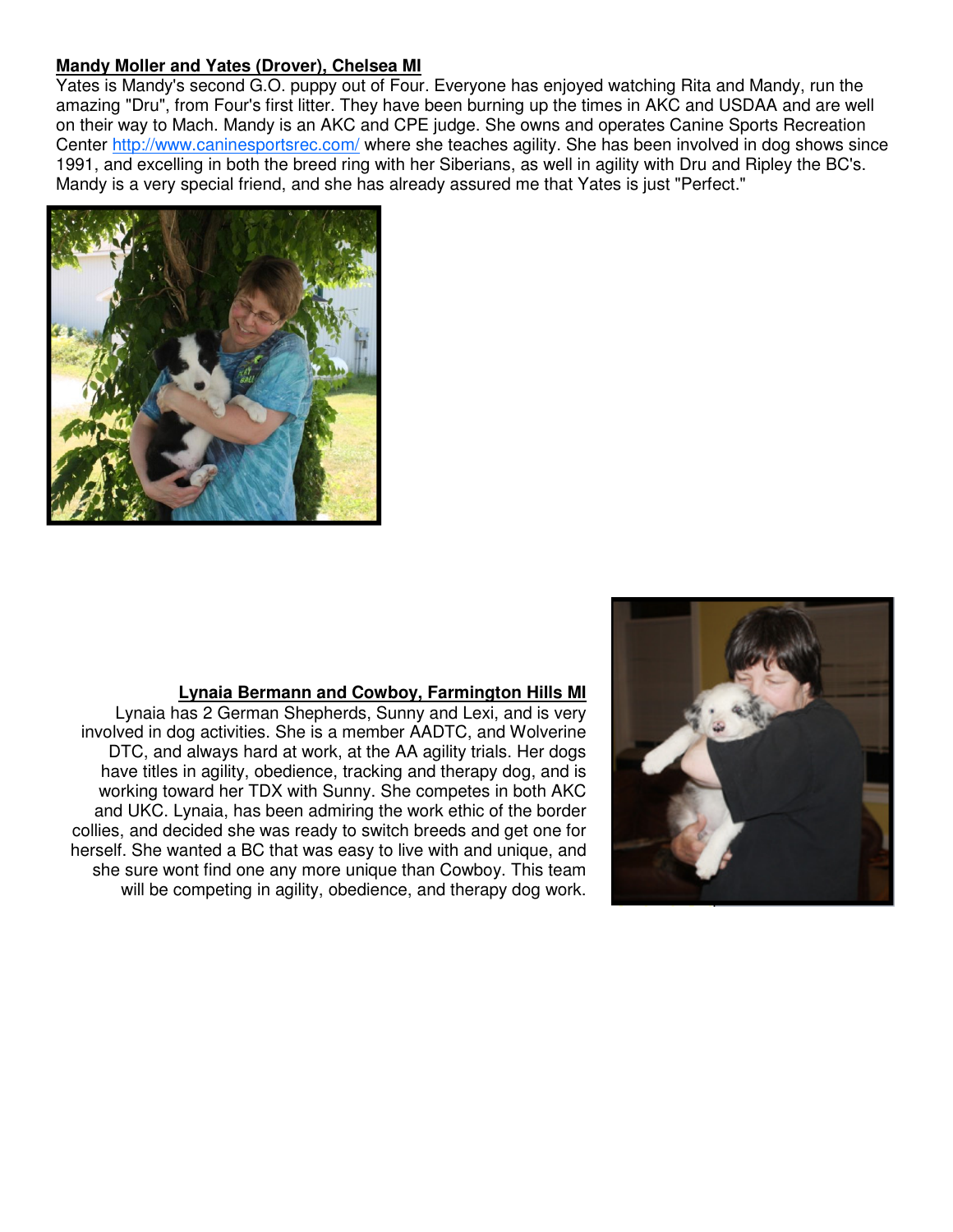### **Jodie Adams and Tex, Boyne City MI**

Jodie fell in love with little Tex from day one. He was the smallest pup, at only 6.5 oz at birth, and needed to be tube fed. He may be a small pup, but he has a big heart, and has always been a little pistol. Tex was the star of the TT test, when he not only approached the umbrella but grabbed it and dragged it across the room! no fear issues here! Jodie has been training dogs for 25 yrs, and has earned over 30 titles with 5 different dogs. She has been excelling in agility with her current border collie Kiya. Jodie is very active in dog activities and loves studying dog behavior. She will be competing in Agility with Tex. She trains using motivational methods and her love of dogs shines through. Tex already enjoys living on their 70 acres, with her new family including B.C. Kiya and 2 corgis (and of course Bruce too).





#### **Ashley McCauley Lapeer, MI and Bullet (formerly Gambler)**

Ashley is 18 yrs old, currently has 3 dogs, and has been competing in agility for 3 yrs. She has earned her UKC U-ACHX but wanted to get a puppy and train from scratch, and she chose to get a border collie. She wanted a dog that would be a good worker, but yet be her constant companion, and Bullet if a perfect choice for her. Ashley is a member of DogSports UKC agility club and will be training with Daphne Stover of Hadley Acres Dog Training. Ashley has a long career in agility ahead of her, and her parents are in total support of her endeavors. We will look forward to seeing Ashley and Bullet at agility trials in the future.

#### **Jodi and Daniel Conley, North Branch MI and Belle**

Jodi came from a family that had always had Border Collies to work family farm. Jodi competed in agility with her dog Chloe (now 15), but said Chloe never really loved it. She wanted a dog that had Heart, brains and was willing to work. She also wants something with a good temperament that eventually the kids (Ian 10, Isaac 8 and Rowan i4) could show in 4 H agility. The kids all fell in love with Belle from the start. The Conleys live out in the country and have chickens, pigs and cows all of which will keep Belle busy. They have already enrolled Belle in puppy class, and ready to start their agility training.